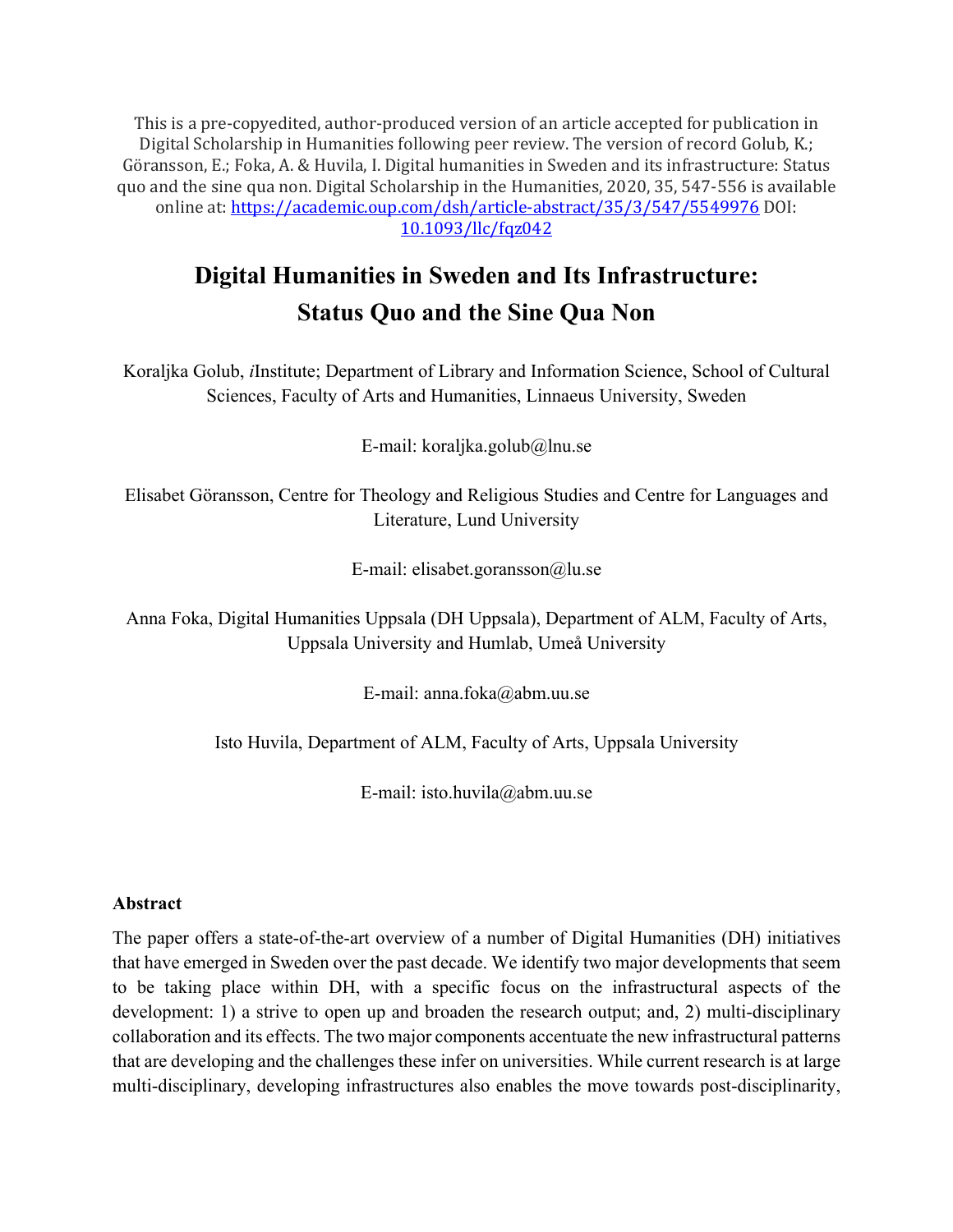bringing the universities closer to the surrounding society. At five universities in Sweden individual-sited infrastructures supporting DH research have been built today. They are complemented by national and international infrastructures, thus supporting developments and tackling some of the major challenges. In the article the relations between individual disciplines, the question of multi- and post-disciplinarity and the field of Digital Humanities are discussed, while stressing the factors necessary – sine qua non – for a fruitful development of the scholarly infrastructures.

#### **Introduction**

The field of Digital Humanities (DH) lies at the intersection of information and communication technologies (ICT) and humanities. The field and the concept are being continually (re)formulated by scholars and practitioners in a range of disciplines (see, for example, Gardiner and Musto, 2015; Schreibman, Siemens and Unsworth, 2016). In political discourse, the particular exploration of new ways of interactions between society and ICT from the humanities perspective has been purported to carry the potential to become a key success factor for the competitiveness and valuecreation on national (Vetenskapsrådet's Rådet för forskningens infrastrukturer, 2014 – Swedish Research Council's Board for Research Infrastructures) and European (European Commission, 2016) levels. In this paper DH is discussed primarily in the context of the definition formulated by Gardiner and Musto (2015, p. 4): "harnessing computing power to facilitate, improve, expand and perhaps even change the way humanists work".

The paper sets out to discuss prospects and challenges related to infrastructural aspects of Digital Humanities in Sweden. The scholarly society within the field of humanities has already been affected by the rapidly growing DH-related research, and the infrastructural implications of this development are significant. What impact does this have for the humanities in Sweden? In the article, we describe how the process in Sweden is characterised by infrastructural changes with a focus on public outreach and on the multi-disciplinary collaboration, similarly to processes in many other countries. The term *infrastructure* here encompasses various aspects of networks and scholarly organisations (for an overview, see: Foka, Misharina, Gelfgren and Arvidsson, 2018). Then, we identify the infrastructural changes that have to do with expanded scholarly communication networks, virtual and distributed research infrastructures of international institutions and initiatives and research collaborations across institutions and disciplines, as well as the increased focus on the open and interactive research output, bringing the academy and the citizen body closer together. Finally, we discuss specific local DH infrastructures at individual universities, harbouring scientific equipment and knowledge-based resources and specialized personnel, and their relations to the institutional structures of the academia and the established disciplines, touching upon questions about post-disciplinarity. The article does not aim to be an extensive overview providing a systematic analysis of DH related projects and initiatives in Sweden but rather to illustrate, discuss and reflect on a selection of pertinent themes relevant to these three perspectives. Furthermore, we do not specifically address the issue of education and related collaboration here which certainly also take place across disciplines and sectors.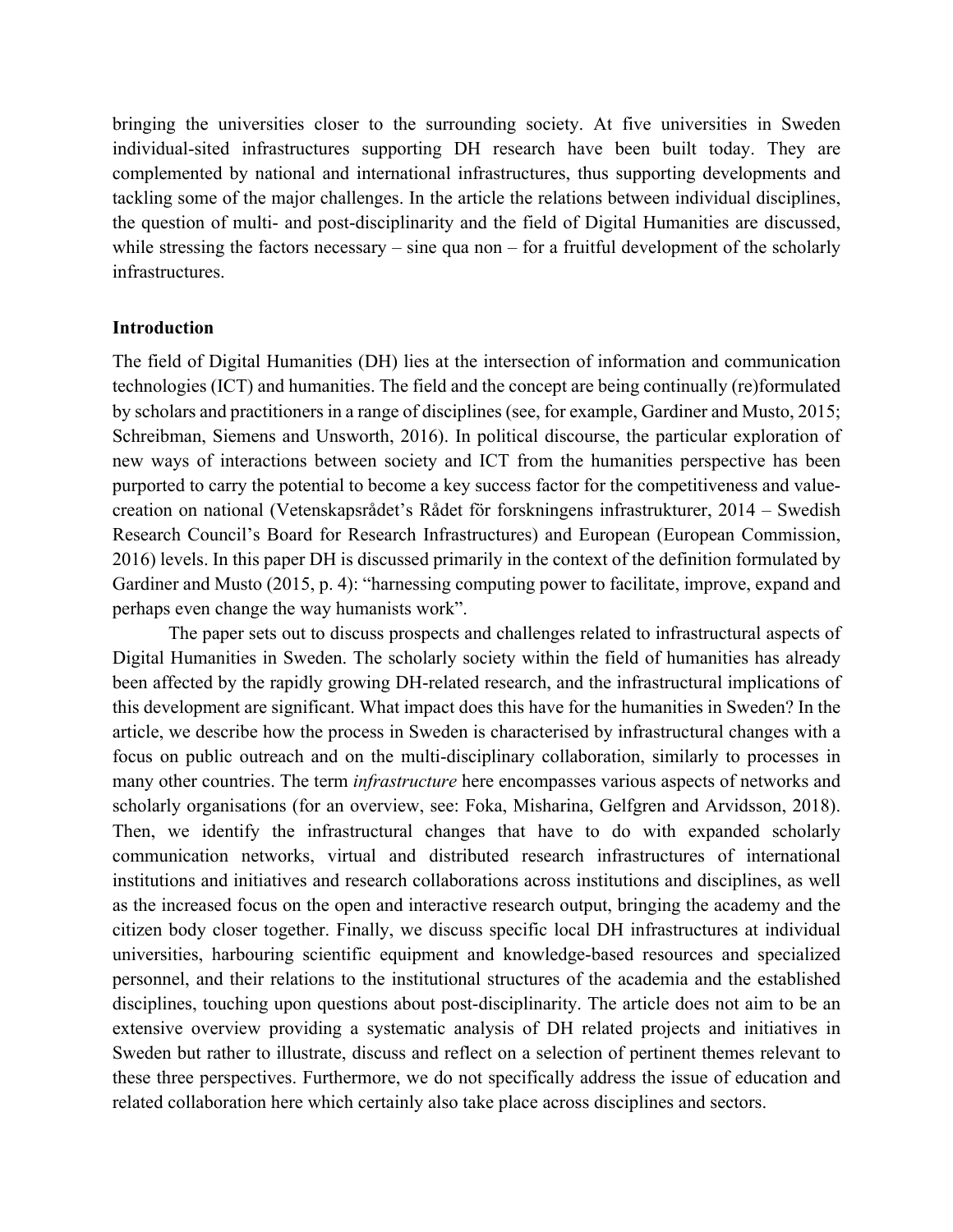The remainder of the paper is structured as follows: we first sketch the background: a brief historical overview of DH in Sweden, including a short terminological discussion; then we move on to discuss the aspects of the 1) scholarly infrastructure related to the DH, 2) a strive to open up and broaden the research output, and 3) multi-disciplinary collaboration. The concluding section focuses on opportunities and inherent challenges of infrastructural change.

## **Background**

Technological progress, information and communication technologies, World Wide Web and digital infrastructures have become increasingly integrated in academic settings, including the humanities. The impact has been both direct through the appropriation of digital technologies in academic work and indirect through the escalation of technology use in the society as whole. This has fundamentally altered the way people think, live and work (see, e.g., Schwab, 2017). While the use of technology in the STEM field has a very specific function and may be measured by deliverables and experiments, the implementation of technology for arts and humanities in Sweden is still to some extent at an exploratory stage (see Nygren, Foka and Buckland, 2014).

Historically, Sweden was among the first countries to research and promote the use of computing technologies in disciplines outside natural sciences. The collaborations between technologists and arts and humanities scholars in Sweden date back to the 1960s, thus, period prior to the creation of the World Wide Web, as Nygren, Foka and Buckland (2014) showed in their review of historical DH units in Sweden. An early milestone was marked by Sture Allén when he created one of the first large electronic text corpora in a language other than English, *Press-65*, at University of Gothenburg in the 1960s (Borin, 2017). Following his work, since 1970s the *Språkbanken* (in English: Language Bank) project has been providing access to linguistic and statistical data about a diverse range of Swedish texts (ibid.). Further, in the World Wide Web era, specifically in 1997, the Nordic scholarly journal *Human IT* was launched with the purpose of reviewing and debating the relationship between the humanities and IT (Söderholm, 2017). In 1999, an interdisciplinary Humanities Lab (Humlab) was formed at Umeå University (Umeå University, 2017). At the same time, the project ITLIT (1999-2003) was initiated in Uppsala to study the effects of computerization on literature, with a focus on IT, storytelling and the literary system (Uppsala University, 2003). The number of scholars interested in humanities in a digital world has since multiplied, most significantly after *Humanities Computing* was rebranded as *Digital Humanities*in about 2005. The use of digital technologies in arts and humanities disciplines has extended to new areas of inquiry with new epistemologies, including the use of immersive environments (e.g., Ljungar-Chapelon, 2017; Slaney, Foka and Bocksberger, 2018) and the culture of making and gamification in collective memory organisations (Chapman, Foka and Westin, 2017).

 In this article, we discuss digital research infrastructures for the humanities. The term *infrastructure* is used here broadly and moves beyond digital tools to include human networks and scholarly organisations as crucial types of resources and services that a DH research community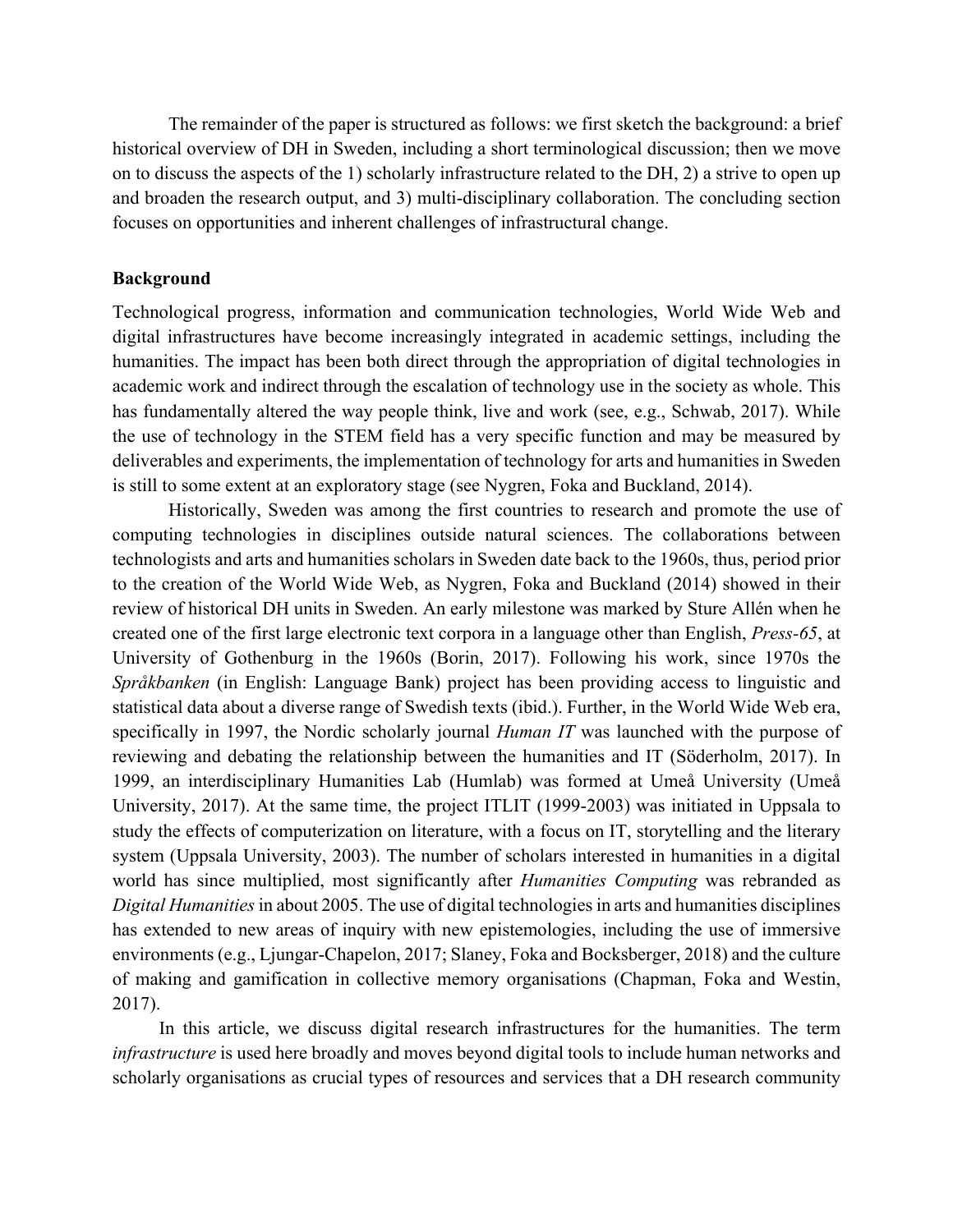uses to conduct research and promote innovation in the area; digital research infrastructures are thus of socio-technical nature (see Foka, Misharina, Gelfgren and Arvidsson, 2018).

DH infrastructures in Sweden are discussed in relation to aspects of *multi-disciplinarity*  and *post-disciplinarity*. While the term *inter-disciplinarity* indicates collaboration between existing disciplines, mostly resulting in a study in which analyses made by scholars from different disciplines are integrated in the research outcome, it seems to us that the term *multi-disciplinarity*  is more appropriate to the current status of DH in Sweden, signifying that a number of disciplines are being applied to a certain object of study, resulting in complementary analyses performed within each discipline. The effects of the changes we perceive within the traditional departmental structures and the developments of new infrastructures generate a new, *post-disciplinary* pattern within most universities in the sense that the transformation of the structure in itself may result in a new praxis of inquiry and a more problem-oriented approach, that is not primarily based on the notion of the disciplines per se.

#### **The National and International Scholarly Infrastructure Related to the Digital Humanities**

It is not just the digital that transforms – infrastructures and strategies are important, too (see, e.g., Kane et al. (2015)). At the national level, Sweden has established Digisam, the Swedish secretariat for national coordination of digitisation, digital preservation and digital access to cultural heritage, which serves as an inter-organisational platform for coordination of the digitisation of cultural heritage in Sweden. Because of the nature of national and private funding schemes as well as international collaboration (e.g., Humlab, Umeå with Stanford since 2008), Sweden has been early in the implementation of digital large-scale infrastructures for arts and humanities. For over ten years now, the National Bank of Sweden Tercentenary Foundation (in Swedish: Riksbankens Jubileumsfond), which focuses on projects within the humanities and social sciences, has had a call for proposals titled *Programme and Infrastructure for Research*, allocating almost four million euros each year. The Swedish Research Council has been granting large projects related to research infrastructures for several years, too. For example, it mandates the Swedish National Data Service (SND) whose role is to support the accessibility, preservation, and re-use of research data and related materials, including the humanities research data.

Furthermore, with the ambition of linking national scholarly DH networks to international ones, the Swedish CLARIN (Common Language Resources and Technology Infrastructure), a European Research Infrastructure Consortium (ERIC) was established in 2015. It aims at making language-based materials available as primary research data in humanities and social sciences and develops language technology as an e-research tool playing a major role in DH (Borin et al., 2017). Moreover, since 2016 when Linnaeus University joined DARIAH, another ERIC infrastructure for arts and humanities scholars working with computational methods, discussions have taken place within Sweden to strive for national membership (Golub, 2018) and a regional collaboration was started, formalized as the Nordic Hub of DARIAH (Golub et al., 2017). Digital Humanities in the Nordic Countries (DHN), an associated organization to EADH (European Association for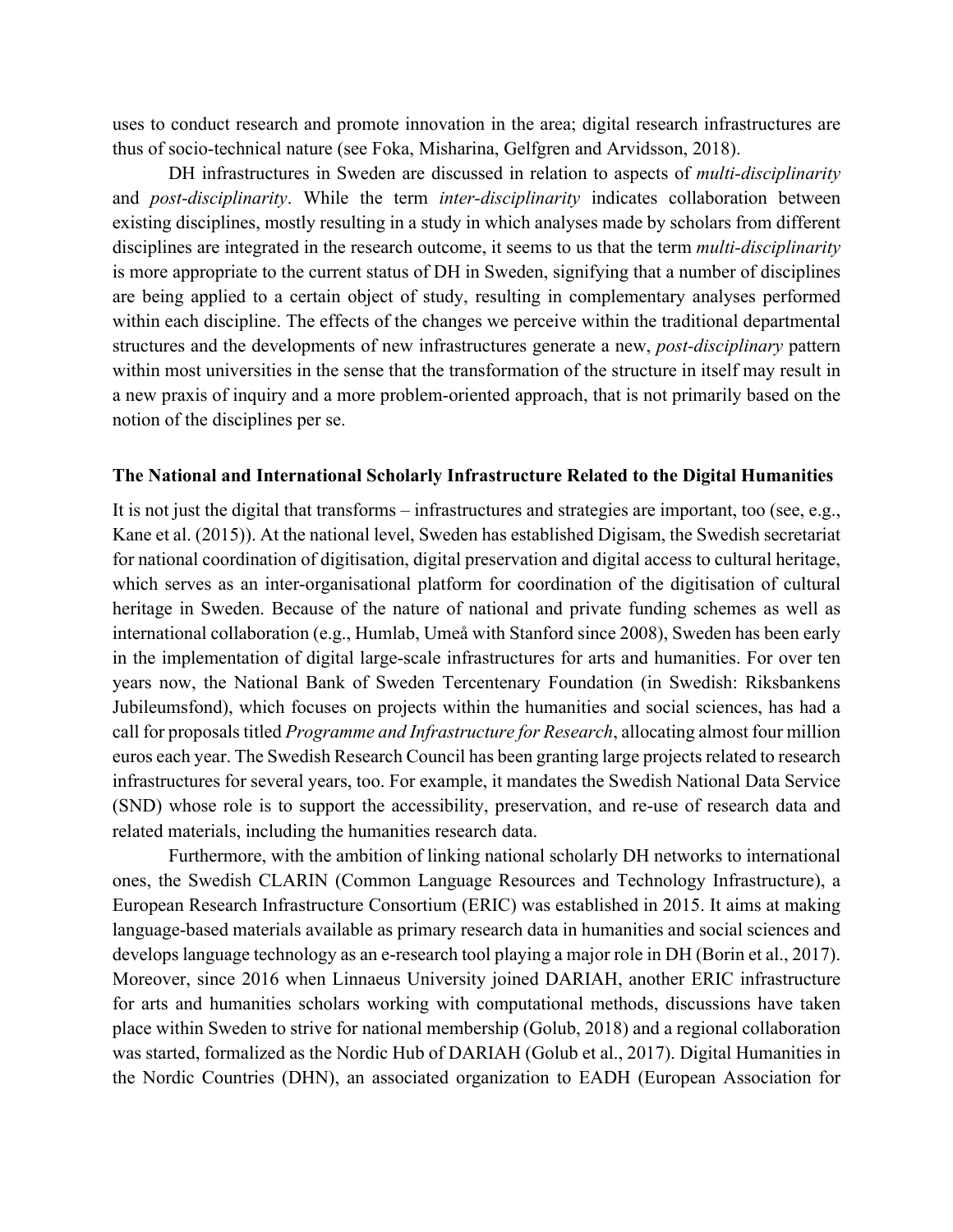Digital Humanities), established in 2015, provides a forum for Nordic collaboration, largely through its annual conferences.

Scholarship in Digital Humanities is typically internationally oriented and also transgresses organisational borders in the academy. The Swedish landscape is not different from other countries in that respect; also, individual projects often take advantage of open access tools and infrastructure communities. For example, for Digital Periegesis, a GIS visualization of Pausanias's description of Greece (see www.periegesis.org, funded by the Marcus and Amalia Wallenberg Foundation for three years), places the emphasis on the reuse and extension of data and tools that have already been produced and have a community around them. Project members use the text of the Periegesis from the Perseus Classical Library, openly licensed (in CC-BY) and for free reuse.The second key element is the platform in and with which the text is semantically annotated: the open-source Webbased platform Recogito, initiated by an international socio-technical community and infrastructure for Linked Open Geodata in the Humanities that is funded by the Andrew Mellon Foundation (Pelagios Commons, 2019). Recogito enables the user to easily upload texts (as well as images and tables), which can then be annotated with additional information. As part of a growing community, Recogito currently has circa 3,000 regular users, who have produced circa 1.9 million annotations. Third, and following on from this: semantic annotation in Recogito conforms to a Linked Open Data model for connecting other online resources. It is thus possible to relate Pausanias's deep description of various sites (the Athenian Agora, or Corinth, for example) to the archaeological data found there and the plans of them produced in contemporary research.

In addition to the above mentioned national and international infrastructures and funding schemes, many DH projects undertaken in Sweden are also funded within ordinary research funding programmes. The types of projects and the research output are normally perceived as primarily scholarly projects with a particular focus on direct research output from each project. Typical for DH-related projects is that they harbour scholars from different disciplines. Their published results are to a large extent in the traditional channels within the individual disciplines, and the publications are mainly single authored, although multi-authored, interdisciplinary publications are certainly also common. In other words, the research output is mainly multidisciplinary. A general observation is that it is sometimes unfortunate that there is a pronounced expectation of direct research output from each infrastructural project: in some cases, this is an impediment for building up a solid base for further research, that requires a lot of resources. Resources cannot normally be allocated for basic research that cannot and should not render so much direct scholarly output before the research data have been assembled, platforms have been built, corpora have been created by applying standards, and so on.

# **Strive to Open up and Broaden the Research Output**

The organization of cross-sectoral collaboration and outreach in DH differs between individual universities. At Linnaeus University, the framework for cross-sectoral collaboration has been set at a general level in its strategy document that emphasises cross-sectoral effort to address future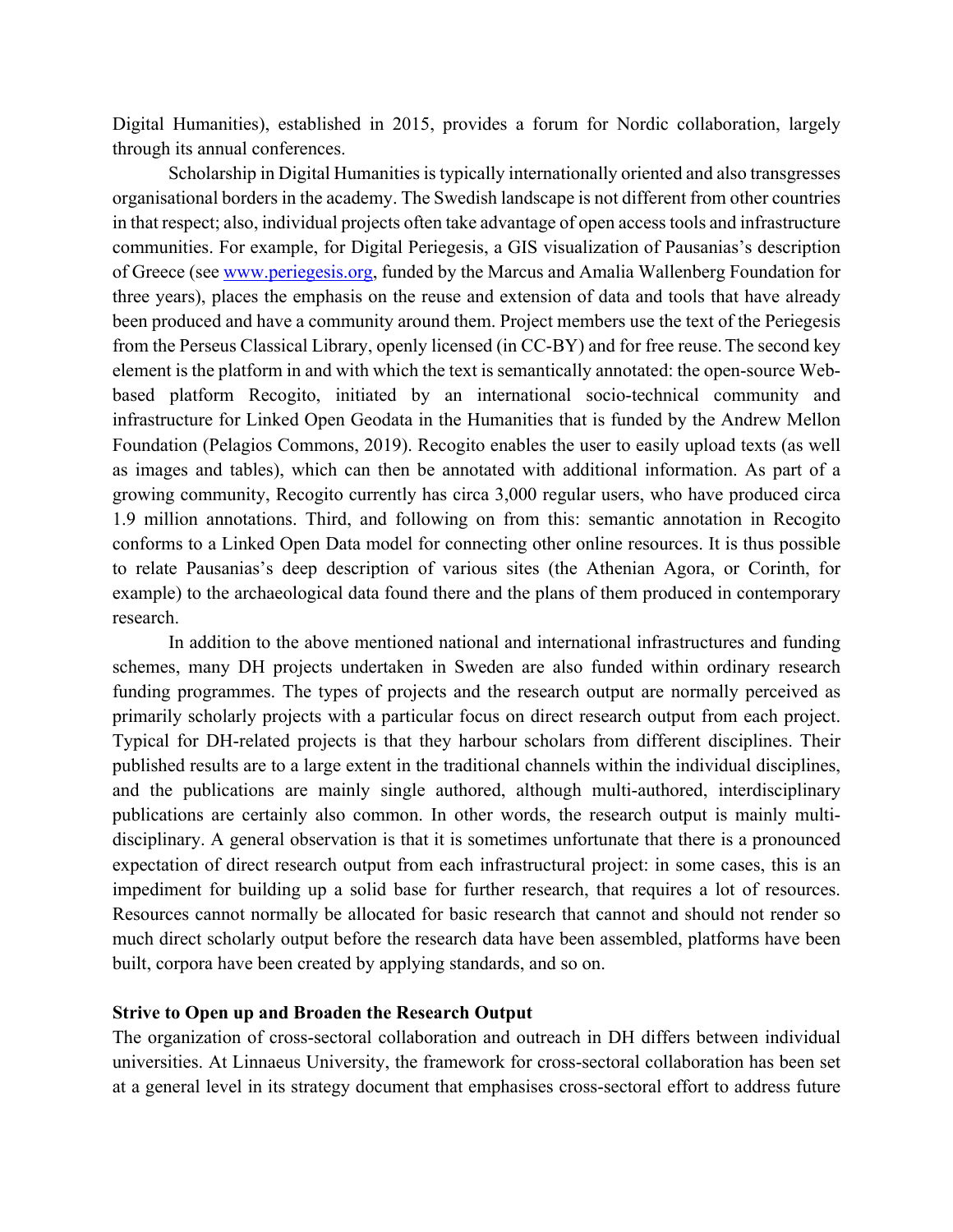societal challenges (Linnaeus University, 2014). The collaboration concerns both research and education and involves engagement with IT-companies, cultural heritage organizations and local municipalities. Examples include: promoting cultural events through an app in collaboration with an art organisation *Nya Småland* (in English: New Småland, Småland being the region in southeastern Sweden), applying learning technologies in museums (Center for Learning and Knowledge Technologies, 2016), exploring use scenarios of open government data with Växjö municipality, researching issues related to humanities research data curation in collaboration with university libraries at Lund and Linnaeus university, a collaboration with the Swedish National Library on automatic subject indexing, and projects within archaeology in collaboration with museums and IT companies. DH seminars, open to the general public, are also organized in order to communicate the projects and further enhance the outreach (Linnaeus University, 2019).

An example of another form of organising collaboration is the Getty Foundation project *Ancient Itineraries* (Ancient Itineraries, 2019)*,* administered by Kings College London and involving scholars from Uppsala University and Humlab at Umeå University. It brings together scholars with hands-on skills as well as conceptual platform development in collaboration with Kings' College Digital Lab. A major outcome will be a Proof of Concept for art history objects with an interface geared towards three scholarly clusters: provenance, visualization and GIS.

A third example of how cooperation has been organised in Sweden is the collaboration between three major university libraries in Sweden (Uppsala, Lund, Gothenburg) joined by a number of other libraries, organizations and scholars to develop *Alvin*, a platform for digital collections and digitized cultural heritage (Alvin, 2019).

For individual DH projects in Sweden, it is typical to collaborate with cultural heritage institutions. A current example is the project *Digital Models* (Digitala Modeller, 2019), a collaboration between the Swedish National Museum of Science and Technology and Humlab at Umeå University, that aims at exploring the possibilities of digital technology in relation to industrialism's narratives about society, people and environments. The scholarly foundation of this project is that digital technology is opening up new ways of approaching old collections, and raising new questions and critical perspectives. The project aims to explore the specificity and potential of digitisation as a bridge between research, memory institutions and visitors from three different cultural heritage perspectives. The underlying project concept is that GLAM (galleries, libraries, archives and museums) institutions should not only digitise their collections but also make it possible for researchers and visitors to use – even to play with – their digitised cultural heritage using applications, tools and software.

## **Multiple Disciplinary Collaboration and the Single-Sited Research Infrastructures**

Supporting and organising of DH activities varies between universities. Today five Swedish universities have DH-specific infrastructures in place: a) Humanities lab, Lund University, b) Humlab Umeå, c) Centre for DH Gothenburg, d) DH initiative at Linnaeus University, and e) Digital Humanities (DH) Uppsala. While at some universities DH is used as a platform to bring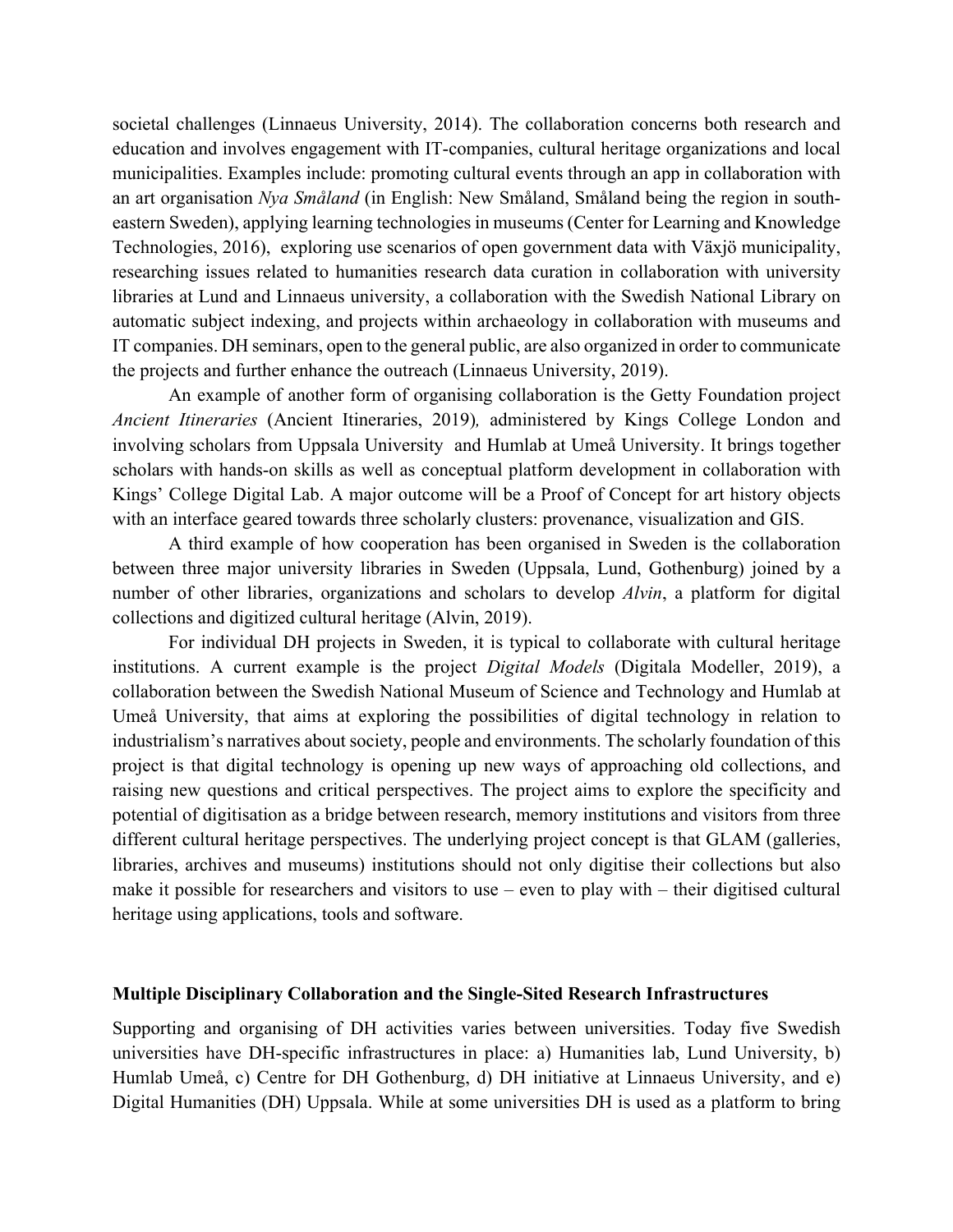traditionally disparate disciplines and units together with an aim of promoting the university's DH research infrastructure as a host for emerging activities, the cross-unit and cross-disciplinary DH collaboration at others is hosted by the unit and discipline to which the project leader belongs. The single-sited research infrastructures, Humlab in Umeå, the Humanities Lab at Lund University and the Centre for Digital Humanities in Gothenburg and are similar to each other in that they integrate projects hosted by the infrastructure itself and act as consultants to projects hosted by scholars within the traditional disciplines.

In Lund, different disciplines in the humanities harbour many initiatives, projects, and a lab that, according to the broad definition of DH in this paper, could easily fit the DH title. The Humanities Lab, established in 2007, is a scholarly interdisciplinary department for research technology and training. The Humanities Lab acts both as a partner in projects led elsewhere, and hosts projects independently. The collaboration is not restricted to the humanities proper, but extends over faculty borders. No less than around 500 scholars are currently using the Humanities Lab or collaborating with Humanities Lab staff. Another unit is the field of study titled *Digital cultures* which constitutes one of four research nodes at the Department of Arts and Cultural Sciences, the other three being *Analogue culture*, *EcoCultures* and *Medical humanities*. Within this framework, *Digital cultures* focuses on cultural perspectives of the on-going digitisation of society. This research node brings together disciplines to study different aspects of *the digital*, covering both contemporary and historic phenomena. Communication around digital tools and methods also takes place in various contexts across both disciplinary and faculty borders at Lund University. An informal interdisciplinary seminar on digital tools in the humanities was initiated in 2014; this type of communication brings different stakeholders in the field together, including scholars and teachers, librarians, archivists, IT-personnel, and the staff at the Humanities Lab.

At Lund University, the different units and persons involved in what is often defined as DH generally tend to avoid the label. The Humanities Lab focuses on technology and methods of different types, not necessarily only digital. The different projects hosted at the departments – in archaeology, theology, literature, languages etc. – are not primarily defined as *DH projects* proper either; they receive funding in competition with projects not focused or based on digital methods, tools and material, and exist in parallel to one another. Moreover, the digital cultures research node studies aspects of digitization of the society, that means, performs studies on communication, sociology and infrastructure of the societal change on a meta-level. Seminars and workshops focus on the tools and methods developed, which may many times cross the faculty borders. The same goes for the Humanities Lab. Therefore, the *Digital Humanities* as an umbrella term for the field in general is probably not referred to so much in the scholarly infrastructure in Lund as elsewhere.

The situation is somewhat different at Linnaeus University where the Digital Humanities Initiative (DHI) acts as a hub of common interests across faculties and disciplines, including archaeology, religion, film, literature, languages, linguistics, history, computer science, marketing, media technology, library and information science. The hub connects researchers at the university with external sectors as well as national and international colleagues. It organises seminars and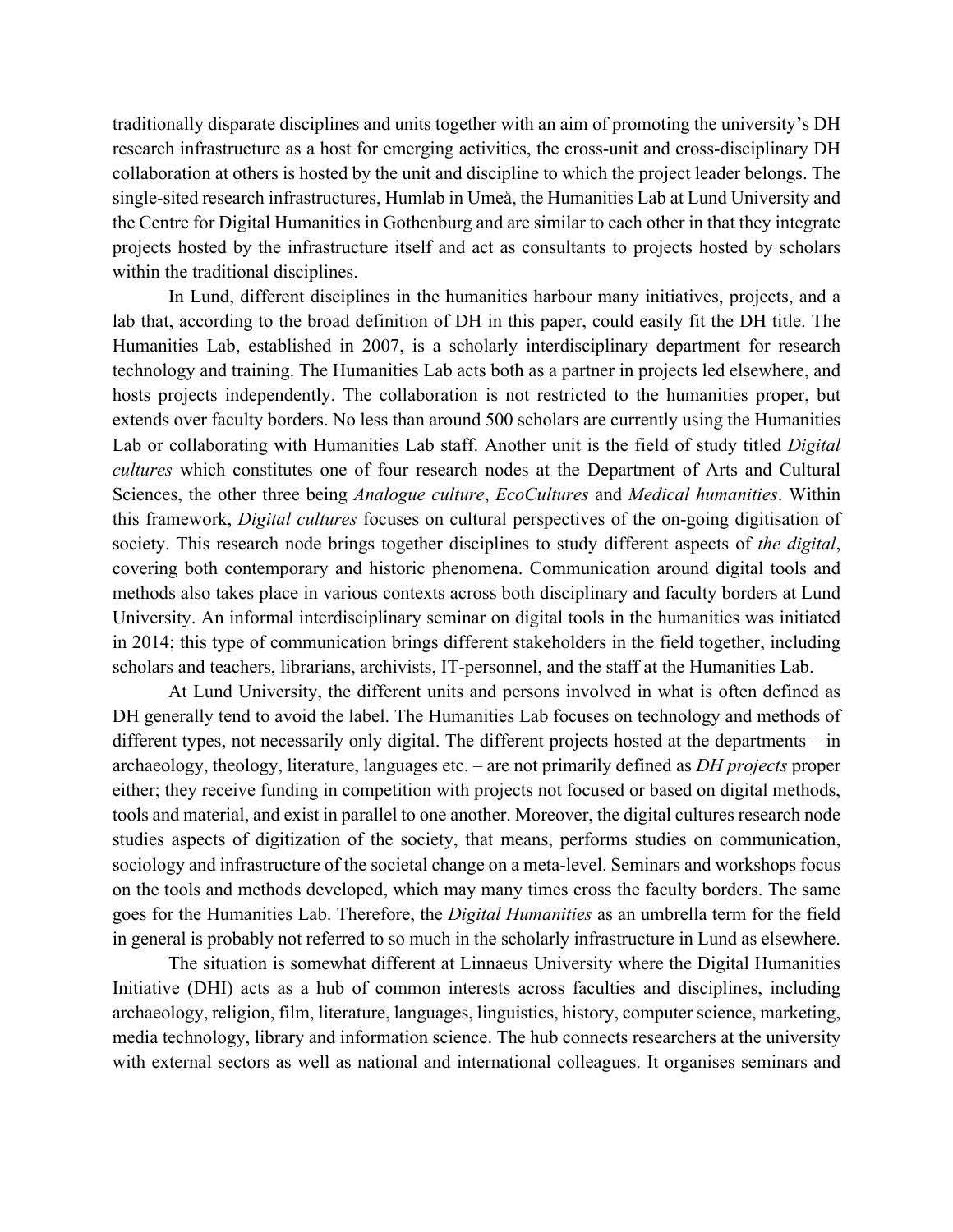guest lectures as well as education. Projects granted are hosted by the project owners. A DH strategy is hosted by the Faculty of Arts and Humanities to sustain the efforts.

The interdisciplinary DH initiative in Uppsala provides yet another example of a crossfaculty approach to support and bring together people and research groups who are already working with and in Digital Humanities or who have developed a more recent interest in the field. DH Uppsala (Uppsala University, 2018) was established in 2018 and is funded by two research areas at the Faculty of Arts and Humanities and the Faculty of Computer Science. For the first two years of its establishment it aims at catering to Digital Humanities researchers at Uppsala University with a focus on existing DH projects and following the work of *Forum för Digital Humaniora* (Forum for Digital Humanities) that had been administered by the University Library. Even if the term Digital Humanities has not been used at the university level until rather recently, many Uppsala researchers have been working in the area for years, some for decades. The Faculty of Languages has a long history in research in computational and corpus linguistics, the Department of History and Archaeology and Ancient history have engaged in several projects in the area, and together with groups in various other departments ranging from ALM (archive, library and information, museum and cultural heritage studies) to information technology, literature, history of science and ideas, game design, gender studies and theology, the network of Digital Humanities research covers large parts of the university. A somewhat unique aspect in the Swedish context is that the Uppsala University Library has taken an active role in the field together with other cultural heritage institutions of the university and collaborates with DH Uppsala for the planning of seminars and workshops.

## **The Sine Qua Non for Scholarly Infrastructures?**

There is plenty of evidence that national and international scholarly networks and infrastructures in the DH field are strong and they also provide good opportunities to further develop multidisciplinary collaboration that is necessary for the DH-related research. Even if sometimes criticised, it is doubtful that the different approaches to organizing DH research at different universities are impeding its development. It is also apparent that very different types of networks can be successful. But there are certain problems and preconditions that can be identified across the Swedish DH.

One of the problems is that the networks are not always anchored all the way down to individual scholars within the included disciplines. This applies especially to international initiatives and their rapport with specific local research undertakings. There is a certain degree of a lack of transparency how to get involved in the broad multinational initiatives and how to link specific projects to their work. A further consideration of how to unleash the local potential of these scholarly international and DH-related networks is a challenge that requires attention. An example of the challenges of linking the local work to large international networks is the collaboration initiated at Linnaeus University to join DARIAH. Currently, an effort is being made to disseminate DARIAH newsletters and to encourage researchers to engage in DARIAH activities but the collaboration is clearly hampered by the difference of scale and distance between the local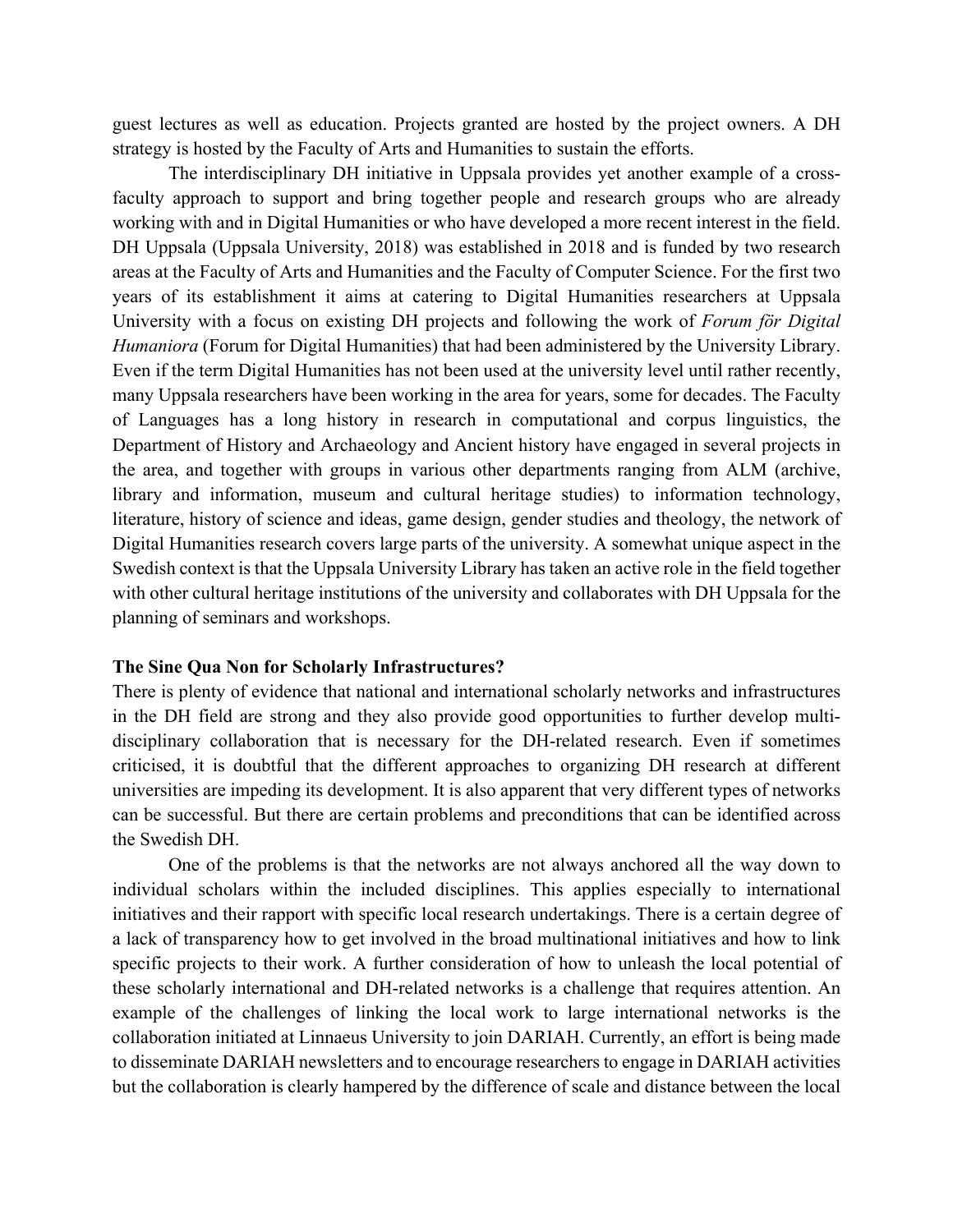and, in the case of DARIAH, European contexts. The unsustainable efforts of this type could be addressed by national Swedish membership in DARIAH, or, at the level of Linnaeus University, based on the strategy for Digital Humanities being drawn at the Faculty of Arts and Humanities.

An opportunity in this line of work is also the possibility to attract interest of the society outside of academia. This is testified, for example, by the cross-sectoral collaboration that the Linnaeus University is building up, and the broad network associated with their Digital Humanities Initiative. The prospects for collaborative projects incorporating academic and applied research are improved in these types of networks. For a long time, the fulfilling of the task of public outreach assigned to universities in Sweden has been achieved in the form of printed publications within popular science: books, journals, and in the form of public lectures. What we now see is a much more embedded and deeper form of cross-sectoral collaboration which might imply that we do not any more have a top-down flow of information and influence from the academy to the citizen body, but a much more interactive and also continuous flow back and forth, which eventually brings the academy and the citizen body closer together.

Besides cross-disciplinary collaborations, the evolution of the individual disciplines within the DH area is another important aspect of the new infrastructural landscape related to DH that we see. The character of the different humanities fields varies, from the more methods-oriented disciplines to disciplines focused on the study of a specific thing, phenomenon or perspective. Digital tools, techniques and methods developed within the Digital Humanities field are used as part of research within a broad range of disciplines. Sometimes, Digital Humanities are seen as a discipline in its own right, although this is being debated and questioned (Lundblad, 2017). The advocates for maintaining the DH as a label instead of working harder to integrate DH-related research more directly with the disciplines, often point to the fact that the infrastructural and longterm commitments that are more or less required to ensure the quality of projects started in the field do not match well with the existing infrastructures directly associated with individual disciplines and their separate organisations. This pertains to leadership strategies as well as discussed later in this text.

Moreover, there are concerns related to the fact that there are specific funds allocated to DH related projects that are being addressed in the scholarly society. It seems as if scholars within the DH area are generally in agreement that the DH should be naturally implemented in the *traditional* disciplines even though DH related projects typically include scholars within different disciplines. What is indeed very important is the awareness of the scholarly output, the deliverables and long-term sustainability of the results from such projects, since the ones that are not hosted by a DH infrastructure may later benefit from this infrastructure anyway. It is then quite important to define the stakeholders concerning the plan for the research outcome already from the start. This is not always crystal clear, but remains vital for the success and usefulness of concluded DH projects for the scholarly society. The infrastructures supporting projects that involve digital tools, hosting software and corpuses have been built up in different ways in the different universities in Sweden. It could be detrimental if the projects associated with Digital Humanities would be seen as competing with others that would not define themselves as pertaining to the field at all. A too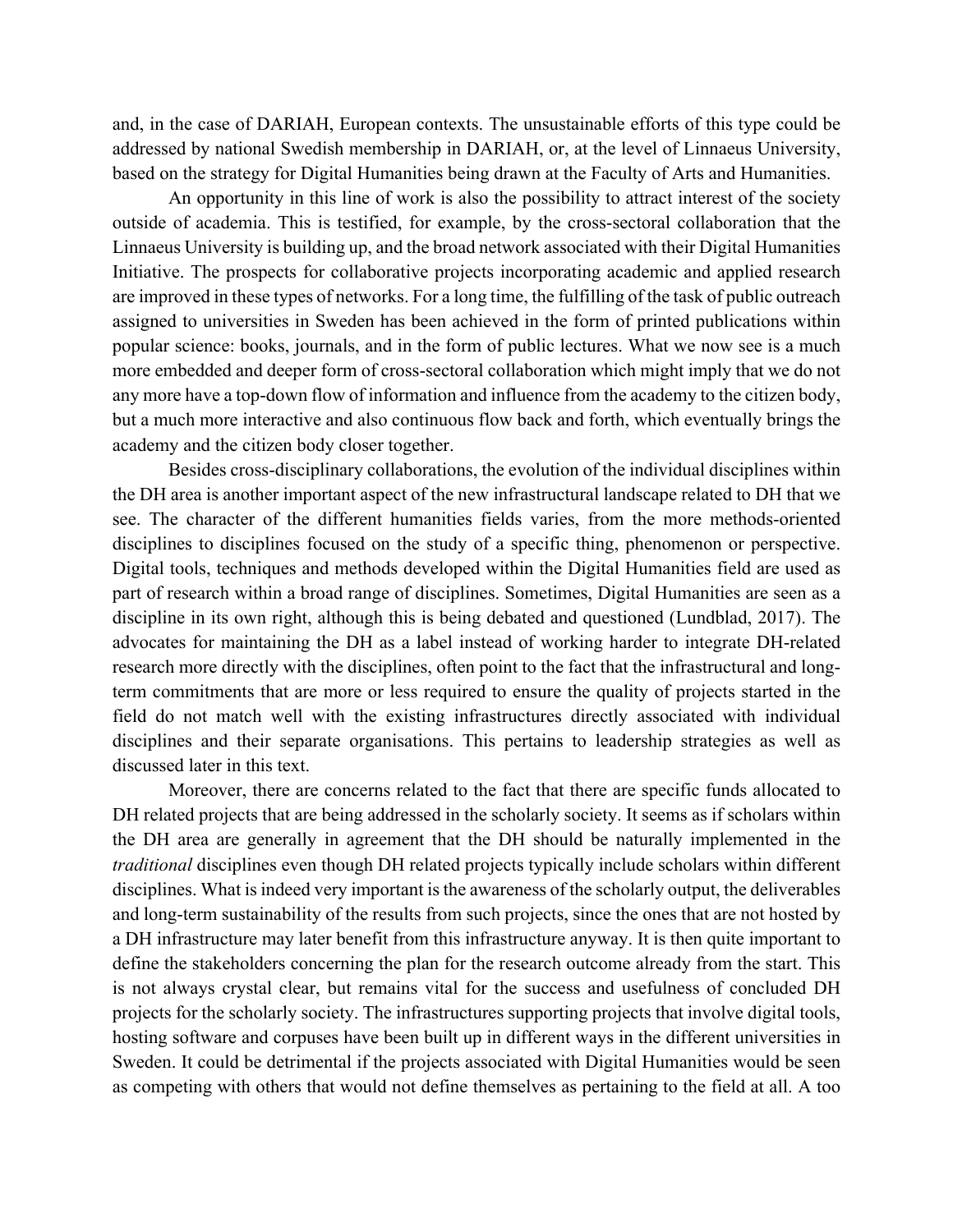narrow categorization of fields and initiatives could lead to an emergence of unnecessary new boundaries between disciplines.

At the other end of the spectrum, it is healthy to ask if the current forms of multidisciplinary collaboration could eventually lead to disciplinary convergence? For certain, the type of deliverables from these projects are to a higher extent co-authored by scholars belonging to different disciplines; resources produced as results of DH projects are almost always multidisciplinary and not interdisciplinary to the same extent. Still, even if we do not necessarily see (or risk, depending on the perspective) a disciplinary convergence, different disciplines are certainly in closer communication through the collaborative work now, and in effect the borders between the individual disciplines at least tend to become less strict. However, most scholars stress the importance of keeping the disciplinary specializations with their specific methodologies and theories that are improved by the methods and tools developed within the DH area.

Independent of the opportunities, it seems, however, that the bottom line and the most indispensable ingredient in determining whether the obstacles are overcome and opportunities seized, is leadership and the way that the new landscape of projects and initiatives are integrated in the scholarly society. With the rise in complex, interdependent, and emergent challenges, effective change to secure a brighter future will require transformative, collaborative leaders who can effectively lead cross-sector collaborations. For the leadership it is quite important to identify how the disciplines function within the DH field, what types of research questions, materials and method clusters there are, leading to the state where it is clear how to best ascertain that DH related projects are started only when the deliverables and sustainability can be guaranteed.

Apart from scholarly leadership, there is also a need to focus on infrastructural leadership to facilitate the scholarly and scientific work to promote the development of scholarly standards within the DH area providing resources to facilitate the collaboration leading to standards not only for peer-reviewed scholarly digital publications and resources but also for the long-term commitment to the maintenance of other resources related to cross-sectoral projects. The university leadership should collaborate with other relevant stakeholders in facilitating this by allocating the necessary resources. It is also important to develop the scholarly standards relevant for different strands of research. Many standards may be post-disciplinary in the sense that they are related not primarily to the institutional and disciplinary structures; others in the sense that they are focused on certain ages or main areas, such as the recently launched Medieval Academy of America Database of Medieval Digital Resources (Medieval Academy of America, 2019), including only peer-reviewed resources according to the clearly defined standards.

The changes described in this article represent developments that were not possible before the emergence of DH in the sense that the types of infrastructures described would not have emerged otherwise. It helps in affirming the value of humanities in the eyes of the citizen body, and of academic practices in general. There are challenges, and the relation between the local infrastructures and the disciplines are central to the full integration of the scholarly infrastructures in the institutional and departmental organisations, in order to eliminate the gap that is sometimes perceived, and to promote further development of the vital scholarly networks.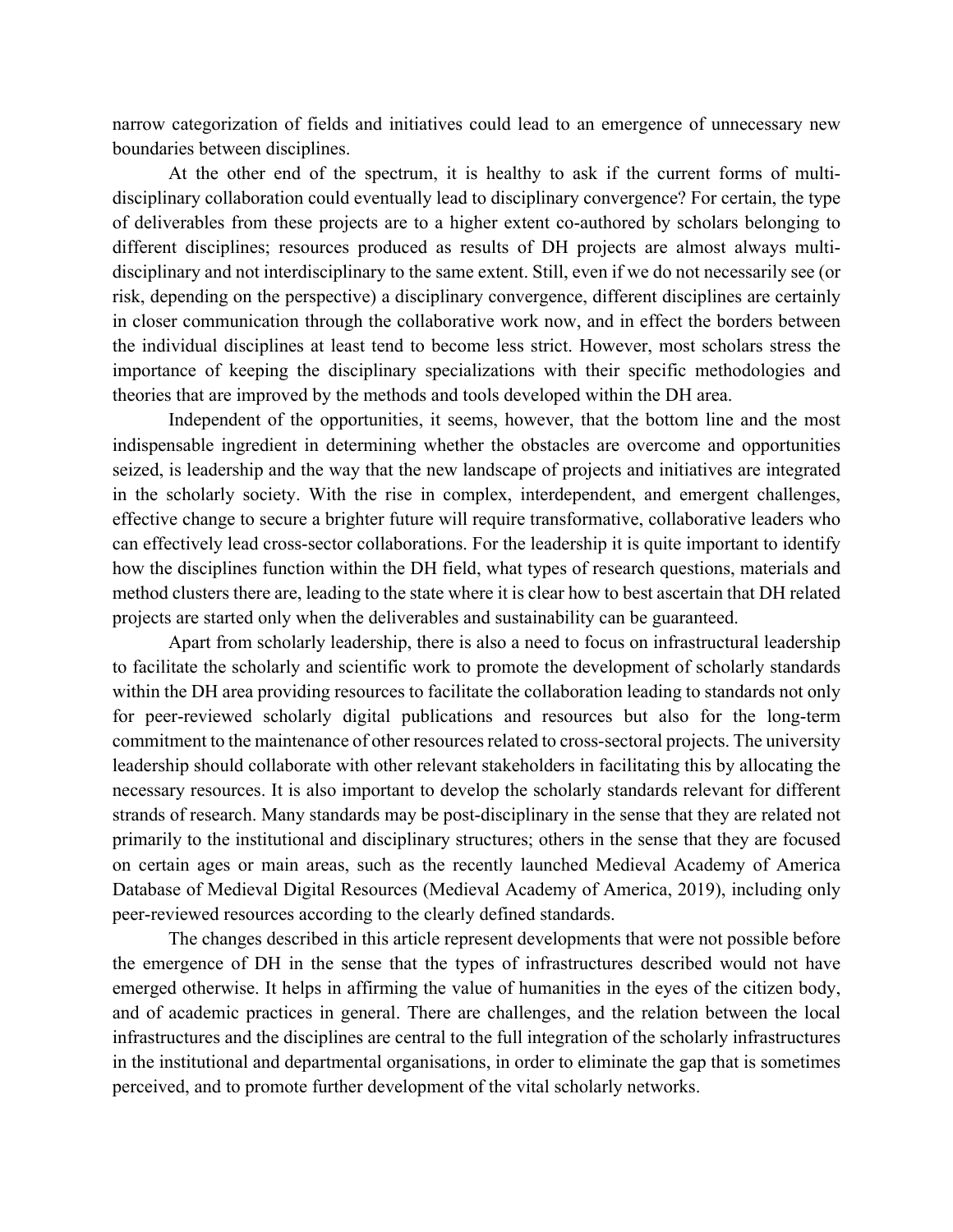Further research should follow these developments as well as collect information on current and future initiatives, projects and various other related efforts. As part of the upcoming proposal in 2019 to the Swedish Research Council for Swedish membership in DARIAH-EU, focus could also be placed on quantitative analysis of digitized resources, related processes and usage thereof in Sweden. This would help to uncover the true value of the digitized resources and identifying its impact as well as gaps that need to be filled and challenges that should be addressed.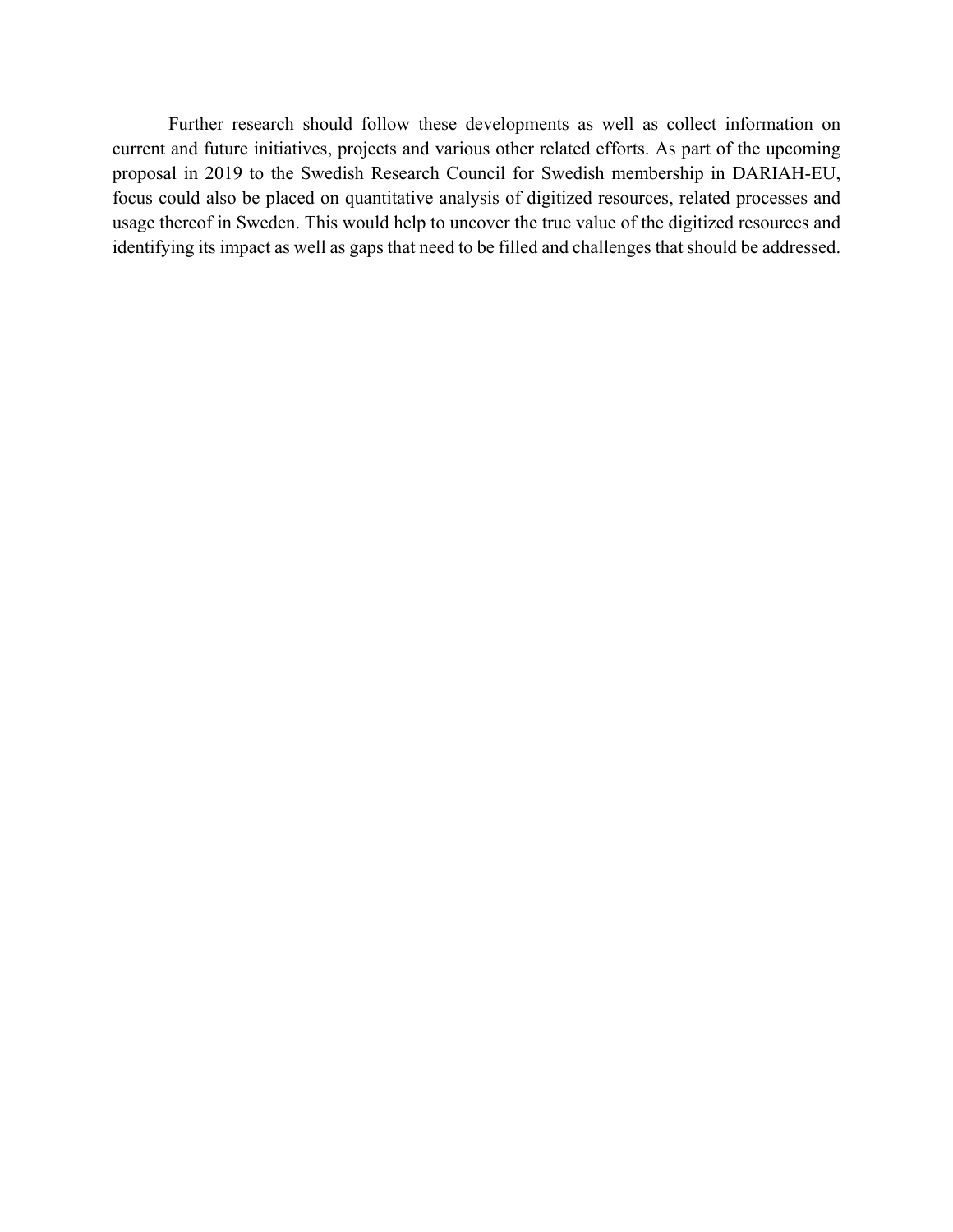# **References**

**Ancient Itineraries.** (2019). Ancient Itineraries: Exploring Digital Art History. https://ancientitineraries.org (accessed 22 March 2019)

**Alvin.** (2019). Alvin: Platform for Digital Collections and Digitized Cultural Heritage. https://www.alvin-portal.org (accessed 20 March 2019)

**Borin, L.** (2017). Språkbanken: The Swedish Language Bank. https://svenska.gu.se/english/research/sprakbanken (accessed 20 March 2019)

**Borin, L. et al.** (2017). Swe-Clarin: Language Resources and Technology for Digital Humanities. http://ceur-ws.org/Vol-2021/paper2.pdf (accessed 20 March 2019)

**Center for Learning and Knowledge Technologies.** (2016). CeLeKT: Center for Learning and Knowledge Technologies. http://www.celekt.info (accessed 20 March 2019)

**Chapman, A., Foka, A. and Westin, J.** (2017). What is Historical Game Studies?, Rethinking History 20:4, pp. 358-71.

**Digital Periegesis.** (2018). The Digital Periegesis: Tracing the Places of Ancient Greece and the Stories Associated with Them. http://www.periegesis.org (accessed 20 March 2019)

**Digitala Modeller.** (2019). Digitala modeller. http://www.digitalamodeller.se (accessed 20 March 2019)

**European Commission.** (2016). Horizon 2020: Social Sciences and Humanities. https://ec.europa.eu/programmes/horizon2020/en/area/social-sciences-humanities (accessed 20 March 2019)

**Foka, A., Misharina, A., Arvidsson, V. and Gelfgren, S.** (2018). Beyond Humanities qua Digital: Spatial and Material Development for Digital Research Infrastructures. Digital Scholarship in the Humanities, 33:2, pp. 264-78.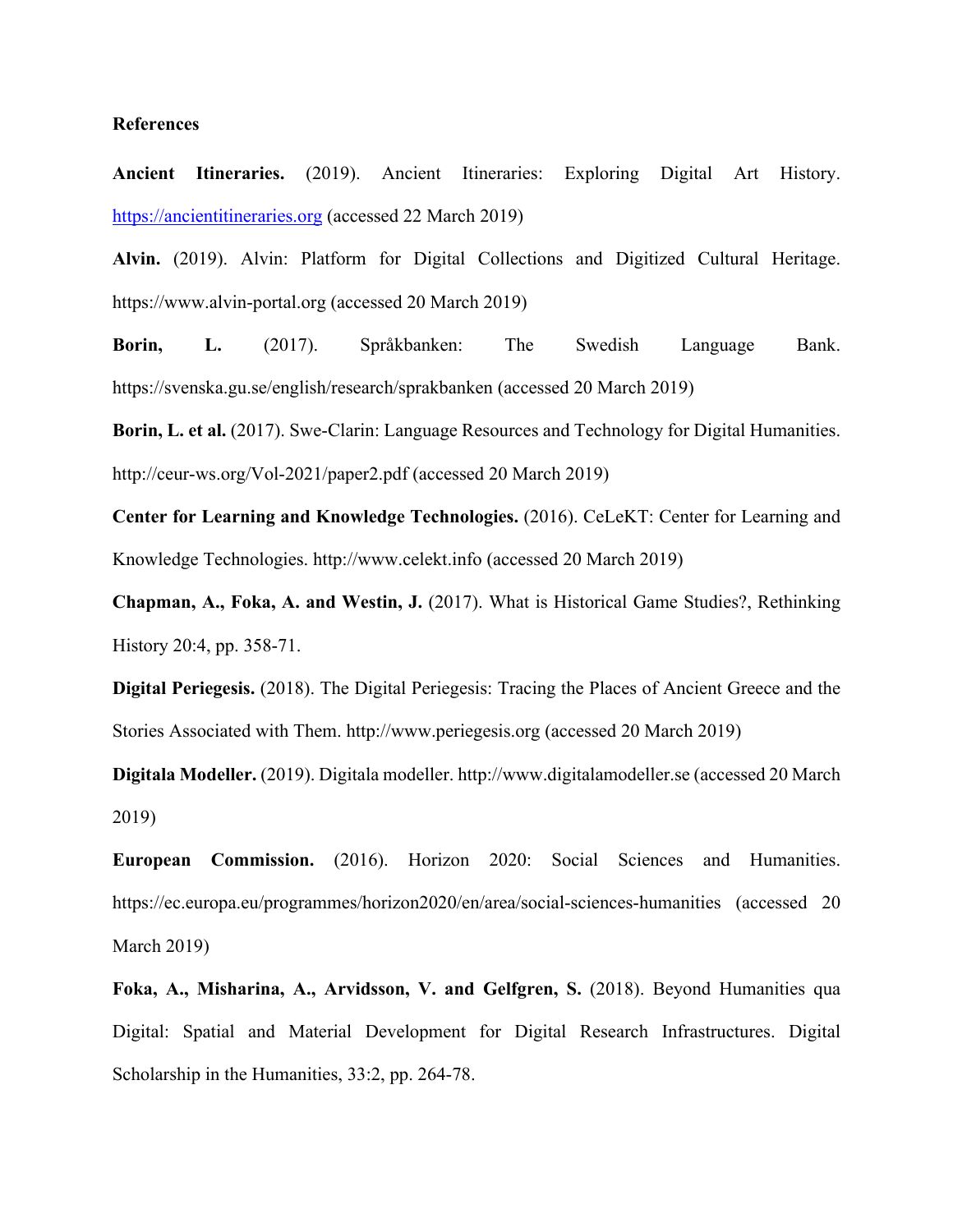**Gardiner, E. and Musto, R. G.** (2015). The Digital Humanities: A Primer for Students and Scholars. Cambridge: Cambridge University Press.

**Golub, K.** (2018). DARIAH-SWE: Discussion Around an Initiative to Start a National Organization. https://lnu.se/en/research/searchresearch/digital-humanities/meeting-gothenburgfeb-21-2018/ (accessed 20 March 2019)

**Golub, K. et al.** (2017). Current Efforts, Perspectives and Challenges Related to Digital Humanities in Nordic Countries. http://ceur-ws.org/Vol-2021/paper12.pdf (accessed 20 March 2019)

**Kane, G. C., Palmer, D., Phillips, A. N., Kiron, D. and Buckley, N.** (2015). Strategy, Not Technology, Drives Digital Transformation, MIT Sloan Management Review and Deloitte University Press, 14.

**Linnaeus University.** (2014). A journey into the Future: Vision and Strategy 2015-2020. https://lnu.se/globalassets/dokument---gemensamma/universitetsledningens-

kansli/a journey into the future 2015-2020.pdf (accessed 20 March 2019)

**Linnaeus University.** (2019). Digital Humanities Initiative. https://lnu.se/en/digihum (accessed 20 March 2019)

**Ljungar-Chapelon, M.** (2017). Virtual Bodies in Ritual Procession — Digital Co-production for Actors and Interpreters of the Past, Internet Archaeology 46. http://intarch.ac.uk/journal/issue46/index.html (accessed 20 March 2019)

**Lundblad, K.** (2017). Digital humaniora - en pleonasm i den digitala kulturen, In Erixon, P.-O. and Pennlert, J. (eds), Digital humaniora – humaniora i en digital tid. Daidalos: Gothenburg, pp. 27-51.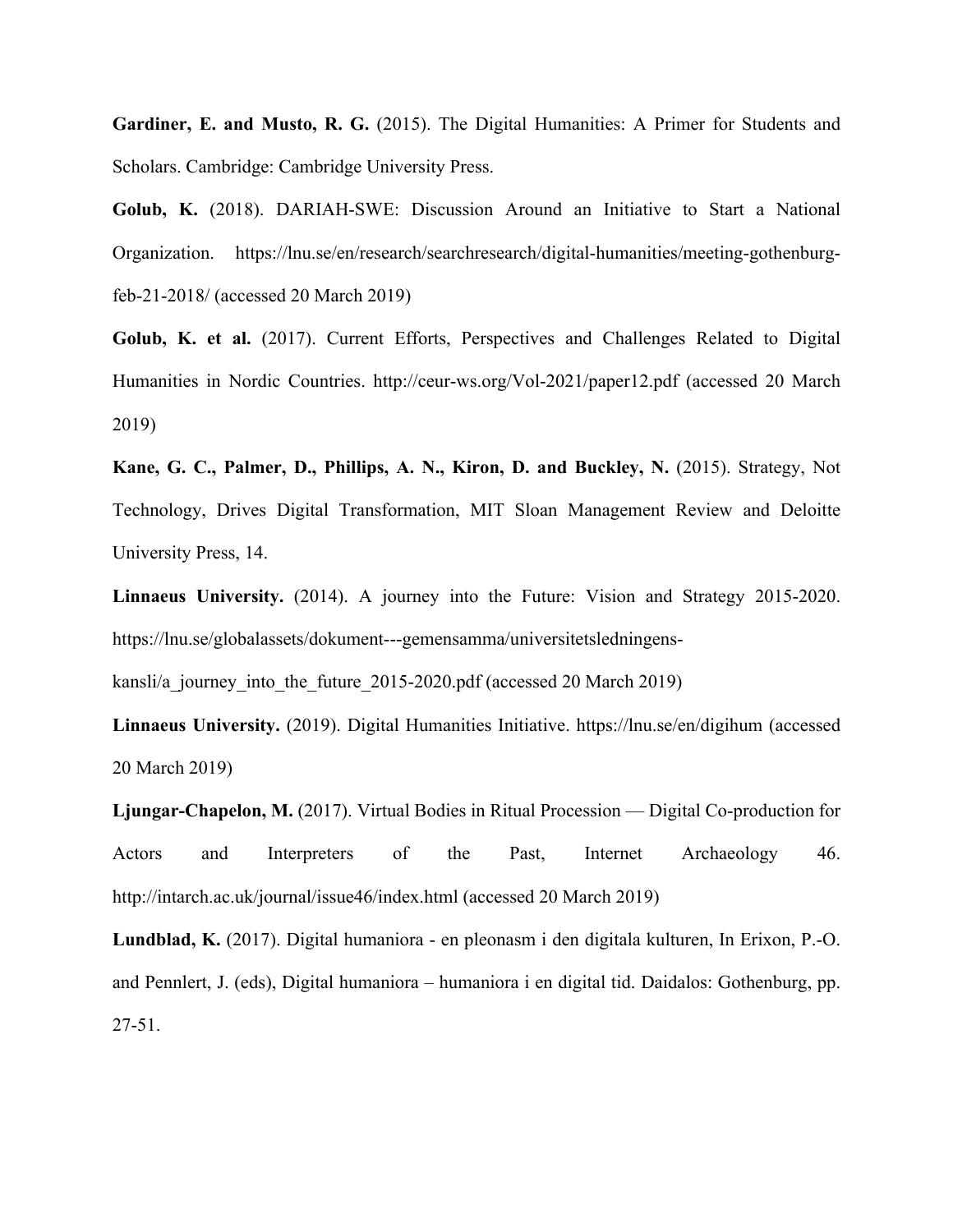**Medieval Academy of America.** (2019). Medieval Academy of America: Database of Medieval Digital Resources. http://www.themedievalacademyblog.org/maa-database-of-medieval-digitalresources/ (accessed 20 March 2019)

**Nygren, T., Foka, A. and Buckland, P.** (2014). Digital History in Sweden. In H / Soz / Kult: Kommunikation und Fachinformation für die Geschichtswissenschaften. http://hsozkult.geschichte.hu-

berlin.de/index.asp?type=diskussionen&id=2402&view=pdf&pn=forum (accessed 20 March 2019)

**Pelagios Commons.** (2019). Recogito. https://recogito.pelagios.org (accessed 20 March 2019)

Schreibman, S., Siemens, R. and Unsworth, J. (2016). A New Companion to Digital Humanities. (2nd ed.). Malden, MA; Chichester, West Sussex, UK: Wiley-Blackwell.

**Schwab, K.** (2017). The Fourth Industrial Revolution. London: Portfolio Penguin.

**Slaney, H., Foka, A. and Bocksberger, S.** (2018). Ghosts in the Machine: An Experiment in Distributed Reception, Digital Humanities Quarterly 12:3. http://digitalhumanities.org/dhq/vol/12/3/000395/000395.html (accessed 20 March 2019)

**Söderholm, J.** (2017). 20 Year Anniversary Report & Issue 13.3 Editorial, Human IT, 13(3). https://humanit.hb.se/article/view/641 (accessed 20 March 2019)

**Umeå University.** (2017). Humlab. https://www.umu.se/en/humlab/ (accessed 20 March 2019) **Uppsala University.** (2003). IT, berättandet och det litterära systemet (ITLIT). http://www.littvet.uu.se/forskning/avdelningen-for-litteratursociologi/forskningsprojekt/itberattandet-och-det-litterara-systemet/ (accessed 20 March 2019)

**Uppsala University.** (2019). Digital Humanities Uppsala. http://uu.se/digitalhumanities (accessed 20 March 2019)